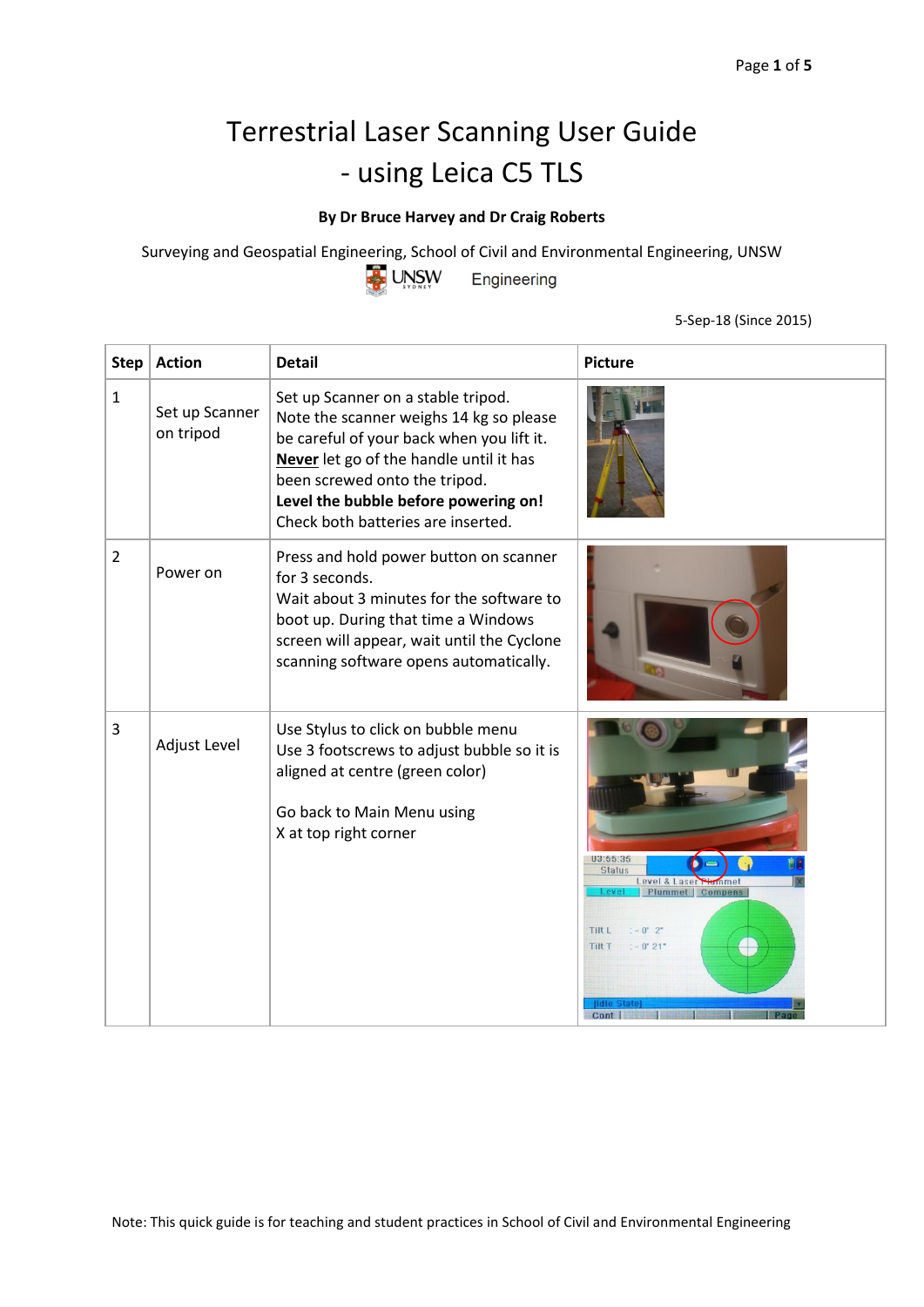| 4 | Create new<br>project   | From Main Menu<br>Manage > Projects > New<br>(See pictures on next page)<br>Name the project (click in the box and<br>keyboard appears)<br>Enter<br>Store<br>Go back to Main Menu (use X)<br>These first 4 steps take about 10 mins.                                                                                                                                                                                                                                                                                                                                           | 04:02:47<br>$\bullet =$<br>n)<br>Main<br><b>Main Menu</b><br>Favorite<br>Scan<br>Scan<br><b>Status</b><br>Config<br>Tools<br>Idle Stah<br>04:03:12<br>$\bullet$ $\bullet$<br>۰,<br>Manage<br>Projects<br>Size (MB)<br><b>Name</b><br>0.000<br><b>DEFAULT Project</b><br>626.128<br>glass<br>971.121<br>quad<br>914.162<br>TempProject<br>tes<br>1060.571              |
|---|-------------------------|--------------------------------------------------------------------------------------------------------------------------------------------------------------------------------------------------------------------------------------------------------------------------------------------------------------------------------------------------------------------------------------------------------------------------------------------------------------------------------------------------------------------------------------------------------------------------------|-----------------------------------------------------------------------------------------------------------------------------------------------------------------------------------------------------------------------------------------------------------------------------------------------------------------------------------------------------------------------|
|   |                         |                                                                                                                                                                                                                                                                                                                                                                                                                                                                                                                                                                                | <b>Ildie</b><br>Edit  <br>Del<br>Cont<br><b>New</b><br><b>Data</b><br>04:03:<br>(ن<br>$\bullet$<br>Manage<br><b>New Project</b><br>Name<br>Description<br>Creator<br>Device<br>Internal<br>12/05/14<br>Date<br><b>Hdle State</b><br>Store                                                                                                                             |
| 5 | Set up angle to<br>Scan | From Main Menu<br>Scan > Standard set up ><br>Field of view Presets > Quick Scan<br>Rotate the Scanner to face left side of the                                                                                                                                                                                                                                                                                                                                                                                                                                                | 04:04:05<br>$\left(\cdot\right)$<br>$\bullet =$<br><b>Scan</b><br><b>Scan Begin</b><br>glass<br>Project                                                                                                                                                                                                                                                               |
|   |                         | object area you want to scan<br>(To know which way the instrument is<br>facing stand behind it and point it at LHS<br>of object, antenna should be on top RHS<br>of scanner and screen on the RHS. You can<br>see a spot bubble under the laser lens.)<br>then press lock icon on screen<br>Rotate again to the right side of object<br>and press lock<br>Adjust the depression angle(Bottom) and<br>elevation angle (Top) by typing in the<br>boxes. E.g. -25° means slope angle below<br>horizontal +80° is angle above horizon<br>[+90° is zenith and is not usually needed | <b>Hdle State</b><br>StdStp<br><b>Setup</b><br>eni<br>Cont  <br>04:04:16<br>$\bullet =$<br>Scan<br><b>Scan Parameter</b><br>Id of View Resolution Image Ctrl<br>Filte<br>Quick Scan<br>Presets<br>Left<br>267.126<br>deg<br>267.126<br>Right<br>deg<br><b>Bottom</b><br>$-25.000$<br>deg<br>80.000<br>Top<br>deg<br>[Idle State]<br>Sc+Img Scan   ScWin   VwSc   VwIr |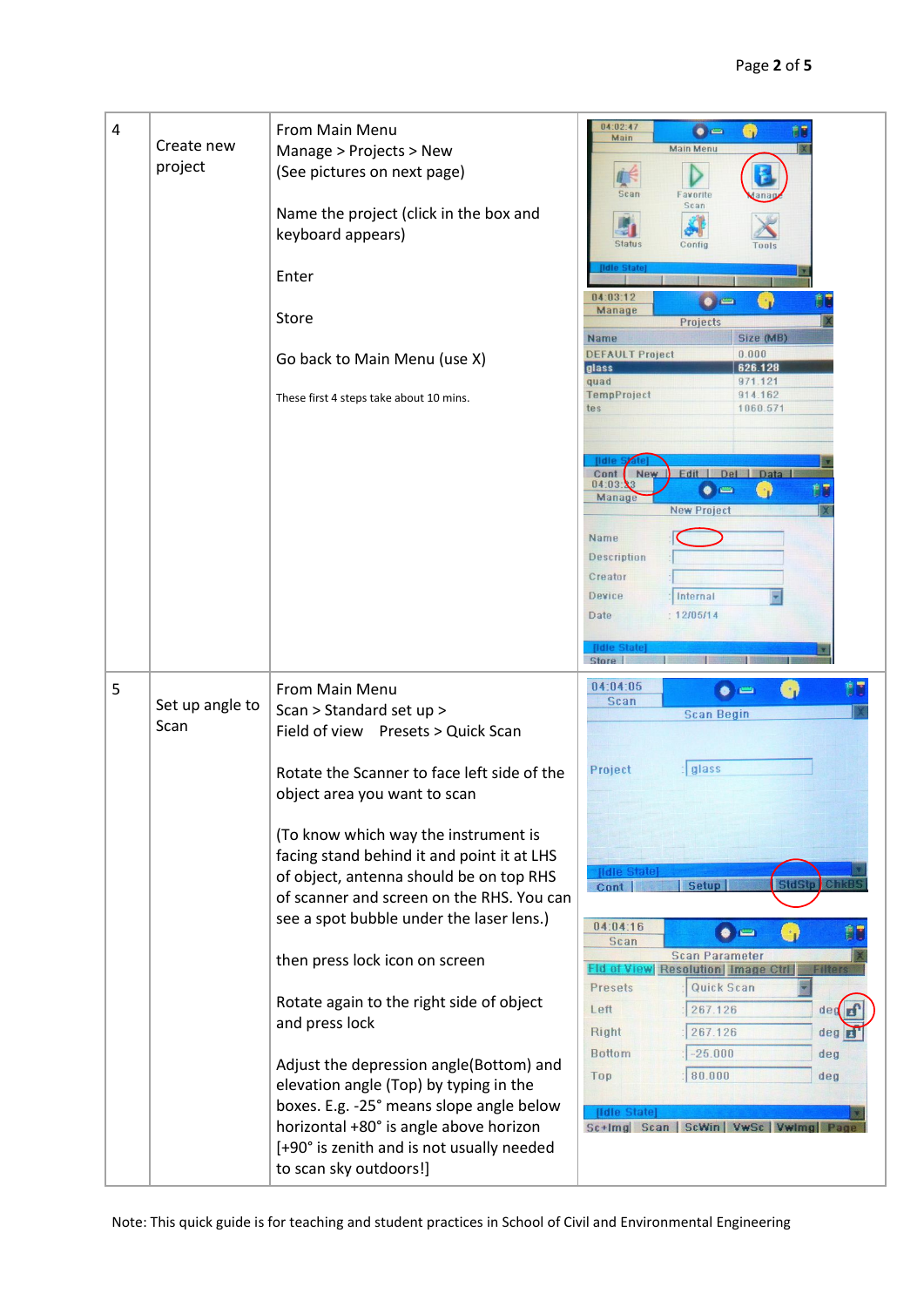| 6 | Set up<br>Resolution                                                       | <b>Tap Resolution</b><br>For beginners, start with Medium Res                                                                                                                                                                                                                                                                                                                                                                                                                                                                                                                                                                                                                             | 04:04:35<br>$\bullet =$<br><b>Scan</b><br><b>Scan Parameter</b><br>Fld of View Resolution I Image Ctrl<br>Filter<br><b>Medium Res</b><br><b>Resolution</b><br>$-100.000$<br>m<br><b>Distance</b><br>0.100<br>m<br>Horizontal<br>: 0.100<br>m<br>Vertical<br>$: 2761 \times 1832$<br>No Pts Hz x V<br><b>Ildle State</b><br>Page<br><b>Dist</b><br>Sc+Img Scan ScWin                                                                                                                                                                                                                                                |
|---|----------------------------------------------------------------------------|-------------------------------------------------------------------------------------------------------------------------------------------------------------------------------------------------------------------------------------------------------------------------------------------------------------------------------------------------------------------------------------------------------------------------------------------------------------------------------------------------------------------------------------------------------------------------------------------------------------------------------------------------------------------------------------------|--------------------------------------------------------------------------------------------------------------------------------------------------------------------------------------------------------------------------------------------------------------------------------------------------------------------------------------------------------------------------------------------------------------------------------------------------------------------------------------------------------------------------------------------------------------------------------------------------------------------|
| 7 | Scan                                                                       | Press Sc+Img for coloured point cloud i.e.<br>with camera images (the files take longer<br>to download than scan only data)<br><b>OR</b><br>Press Scan for point cloud i.e. scan only.<br>[This takes about 5 mins for ¼ FoV]                                                                                                                                                                                                                                                                                                                                                                                                                                                             | <b>torrestate</b><br>Page<br>Sc+lmg Scan   ScWin<br><b>Dist</b>                                                                                                                                                                                                                                                                                                                                                                                                                                                                                                                                                    |
| 8 | <b>Select Target</b><br>(if applicable,<br>target types in<br>table below) | On bottom of the screen, click the down<br>arrow to get next menu<br>Target > New<br>Name Target ID e.g. 1 for the first or its<br>campus point number - Enter<br>Target type select e.g. HDS Tgt 3 inch<br>Pick from: Video Image<br>Click on<br>PickT<br>Put Cross-hair on screen at the centre of<br>target. Turn the scanner in the direction<br>of the target, use zoom (+) and pan (red<br>button below (-) then click on part of<br>image and that part moves to centre of<br>screen), then point / click near the centre<br>of the target. Doesn't have to be exactly<br>at centre.<br>Enter><br>Cont<br>The scanner should automatically do a<br>fine scan of the target - Store | 04:04:16<br>$\bullet =$<br>Scan<br><b>Scan Parameter</b><br><b>Fld of View Resolution Image Ctrl</b><br>Filter<br>Quick Scan<br>Presets<br>$deg$ <sub><math>F</math></sub><br>Left<br>267.126<br>267.126<br>Right<br>deg E<br><b>Bottom</b><br>$-25.000$<br>deg<br>80.000<br>Top<br>deg<br>IIdle State<br>Sc+Img  Scan   ScWin   VwSc   VwImg  Pa<br>04:40:48<br>Scan<br><b>Target Definition</b><br><b>Target Def   Target List</b><br><b>Target ID</b><br>HDS Tgt 6 inch<br><b>Target Type</b><br><b>Target Height</b><br>m<br>Video Image<br><b>Pick From</b><br>[Idle State]<br>ChkExp Picky<br>Cont  <br>list |
|   |                                                                            | Repeat the process to Register the next<br>target e.g. 2                                                                                                                                                                                                                                                                                                                                                                                                                                                                                                                                                                                                                                  |                                                                                                                                                                                                                                                                                                                                                                                                                                                                                                                                                                                                                    |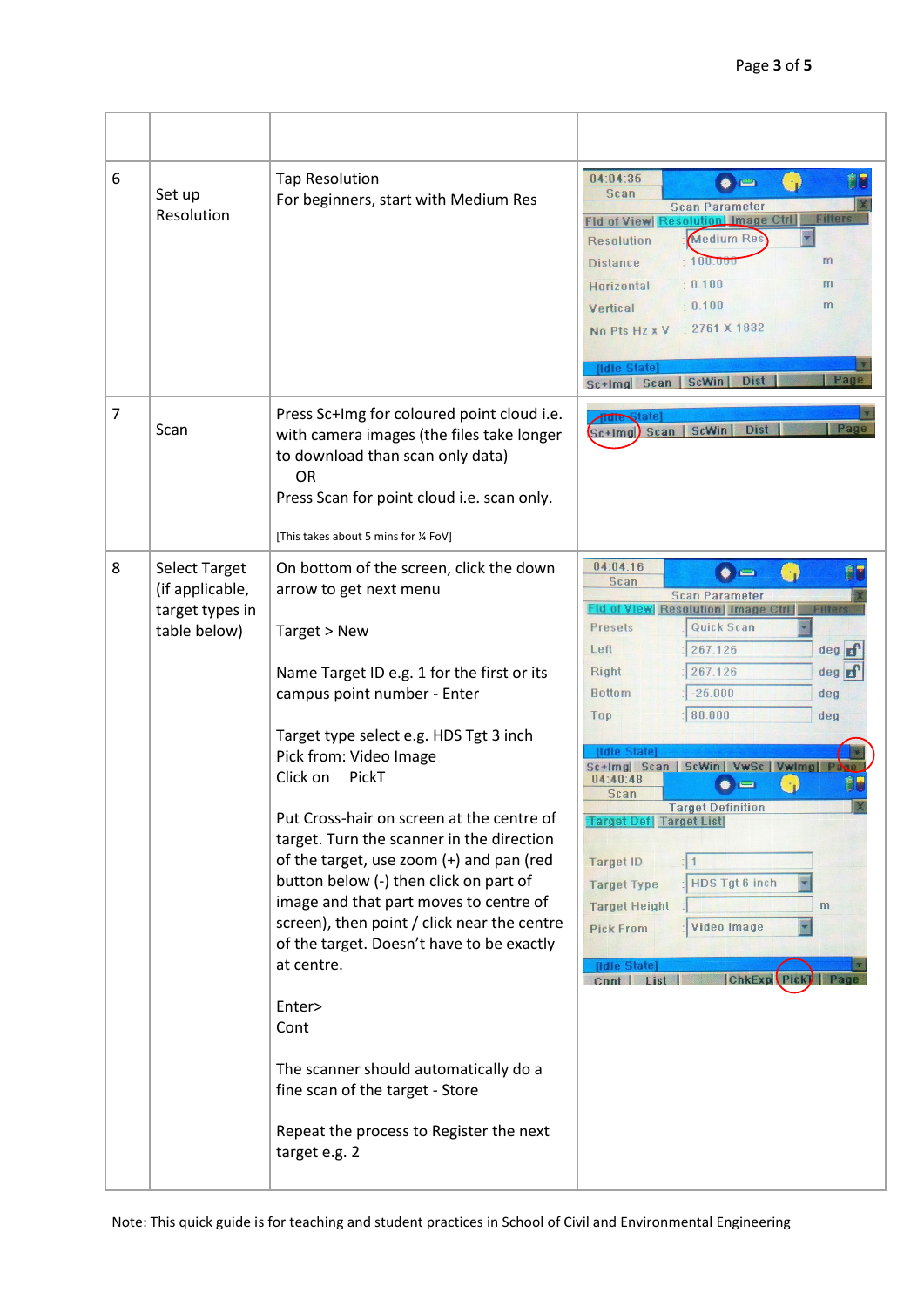|    |                                                                       | Repeat all parts of step 8 for all targets<br>[Selecting 2 targets and fine scanning them takes about 25<br>mins for beginners.]                                                                                                                                         |                                                                                                                                                                                          |
|----|-----------------------------------------------------------------------|--------------------------------------------------------------------------------------------------------------------------------------------------------------------------------------------------------------------------------------------------------------------------|------------------------------------------------------------------------------------------------------------------------------------------------------------------------------------------|
| 9  | Download<br>(this step can<br>be done later<br>e.g. in the<br>office) | Press window close X until main menu<br>appears. Plug USB stick into slot below on<br>button.<br>Tools<br>Transfer<br>Project<br>Continue<br>This will automatically open a directory on<br>your USB called Scanner-Projects and<br>place your project in this directory | Most (~95%) of the download time is for<br>the images. A small quick scan survey at<br>two set ups with narrow FoV can take 30<br>mins to copy to a good USB and e.g.<br>850Mb of files. |
| 10 | Shut down                                                             | Use X to return to Main Menu, and X<br>again. It asks if you want to power down.<br>Yes. Wait until screen goes blank and<br>motor stops. That takes about 1 min.<br>If finished for the day, remove batteries<br>and charge them.                                       |                                                                                                                                                                                          |

## Target Type:

| <b>Type</b>           | <b>Description</b>                                                                                      |
|-----------------------|---------------------------------------------------------------------------------------------------------|
| HDS Tgt 6 inch        | HDS 6" circular planar target                                                                           |
| HDS Tgt 3 inch        | HDS 3" x 3" square planar target                                                                        |
| <b>HDS Sphere Tgt</b> | HDS 6" spherical target                                                                                 |
| HDS B/W Tgt           | HDS 6" Black& White planar target                                                                       |
| <b>Twin Tgt Top</b>   | Top target of Twin Target Pole without extension. Target<br>height automatically changes to 1.900 m.    |
| Twin Tgt Btm          | Bottom target of Twin Target Pole without extension. Target<br>height automatically changes to 0.200 m. |

| Type                | <b>Description</b>                                                                                   |
|---------------------|------------------------------------------------------------------------------------------------------|
| Twin Top/Ext        | Top target of Twin Target Pole with extension. Target height<br>automatically changes to 2.150 m.    |
| <b>Twin Btm/Ext</b> | Bottom target of Twin Target Pole with extension. Target<br>height automatically changes to 0.450 m. |